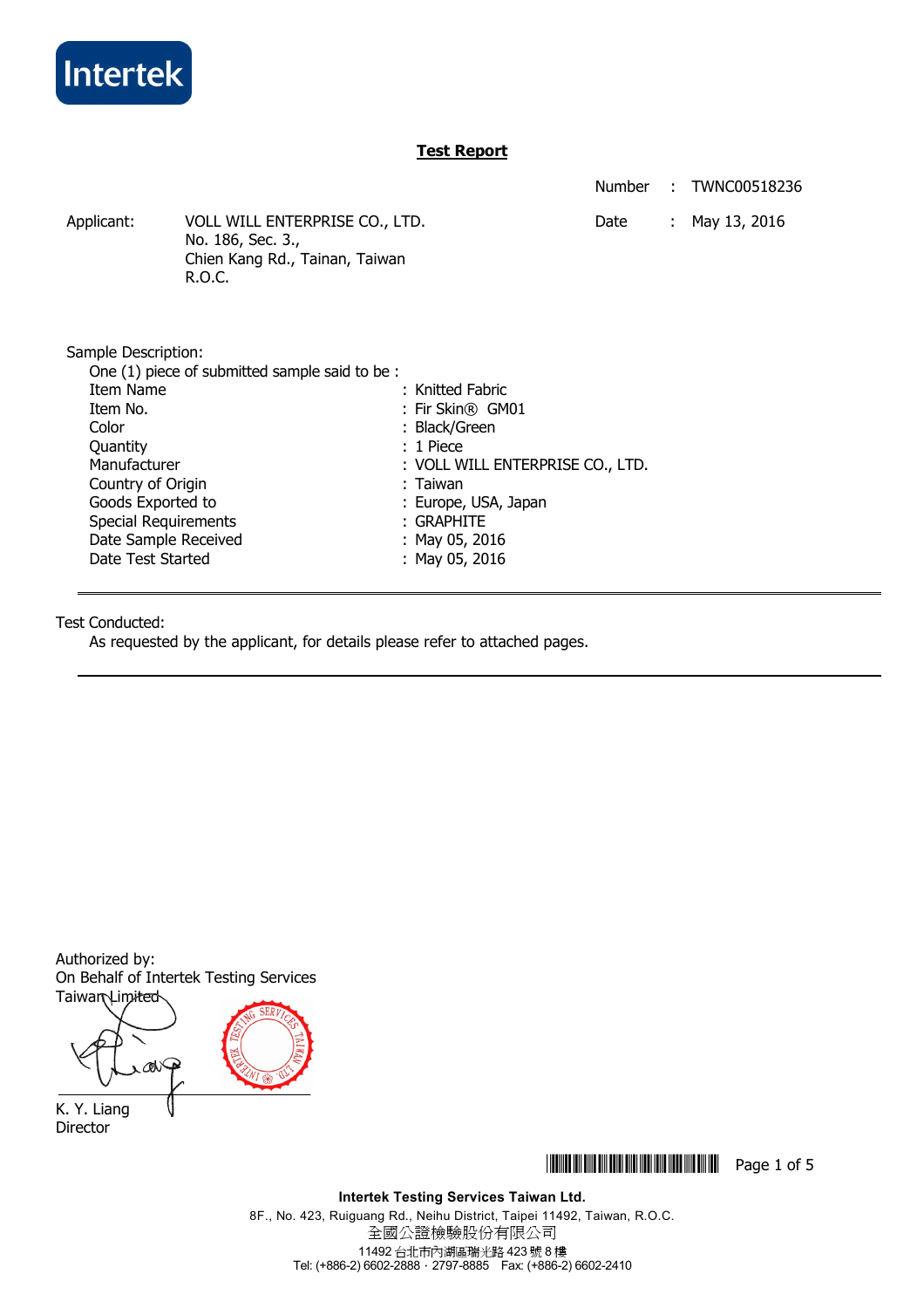

# **Test Report**

Number : TWNC00518236

## Test Conducted

### 1. Antibacterial Activity Test

As Per AATCC Test Method 147-2011.

| Test Organism                 | : <i>Staphylococcus aureus</i> (ATCC 6538P) |
|-------------------------------|---------------------------------------------|
| <b>Incubation Temperature</b> | $: 37 \pm 2^{\circ}$ C                      |
| <b>Incubation Period</b>      | $: 18 - 24$ Hours                           |
| Agar Medium                   | : Nutrient Agar                             |
| <b>Tested Sample Size</b>     | $: 25 \times 50$ mm                         |

## Result :

| Test Organism         | Test Side        | Result                                    |
|-----------------------|------------------|-------------------------------------------|
| Staphylococcus aureus | Black side of    | Inhibition of growth beneath the specimen |
| (ATCC 6538P)          | Submitted sample | only. Without clear zone.                 |

**THEFTH THEFTH THEFTH THEFTH** Page 2 of 5

**Intertek Testing Services Taiwan Ltd.**  8F., No. 423, Ruiguang Rd., Neihu District, Taipei 11492, Taiwan, R.O.C. 全國公證檢驗股份有限公司 11492 台北市內湖區瑞光路 423 號 8 樓 Tel: (+886-2) 6602-2888.2797-8885 Fax: (+886-2) 6602-2410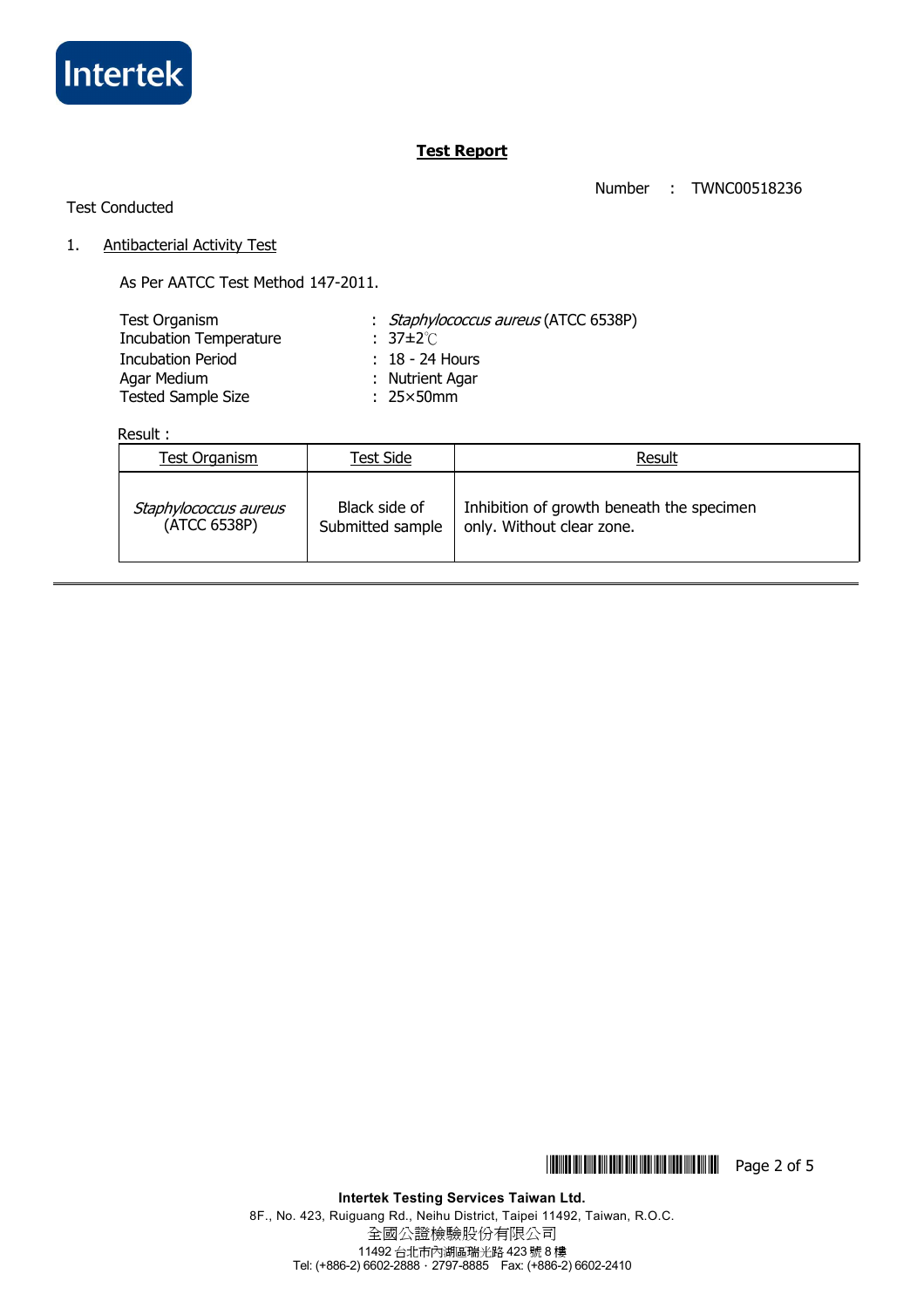

## **Test Report**

### Number : TWNC00518236



### End of Report

This report is made solely on the basis of your instructions and/or information and materials supplied by you. It is not intended to be a recommendation for any particular course of action. Intertek does not accept a duty of care or any other responsibility to any person other than the Client in respect of this report and only accepts liability to the Client insofar as is expressly contained in the<br>terms and condition

# **THEFT IS NOT THE THEFT IN THE THEFT IS THE Page 3 of 5**

**Intertek Testing Services Taiwan Ltd.**  8F., No. 423, Ruiguang Rd., Neihu District, Taipei 11492, Taiwan, R.O.C. 全國公證檢驗股份有限公司 11492 台北市內湖區瑞光路 423 號 8 樓 Tel: (+886-2) 6602-2888.2797-8885 Fax: (+886-2) 6602-2410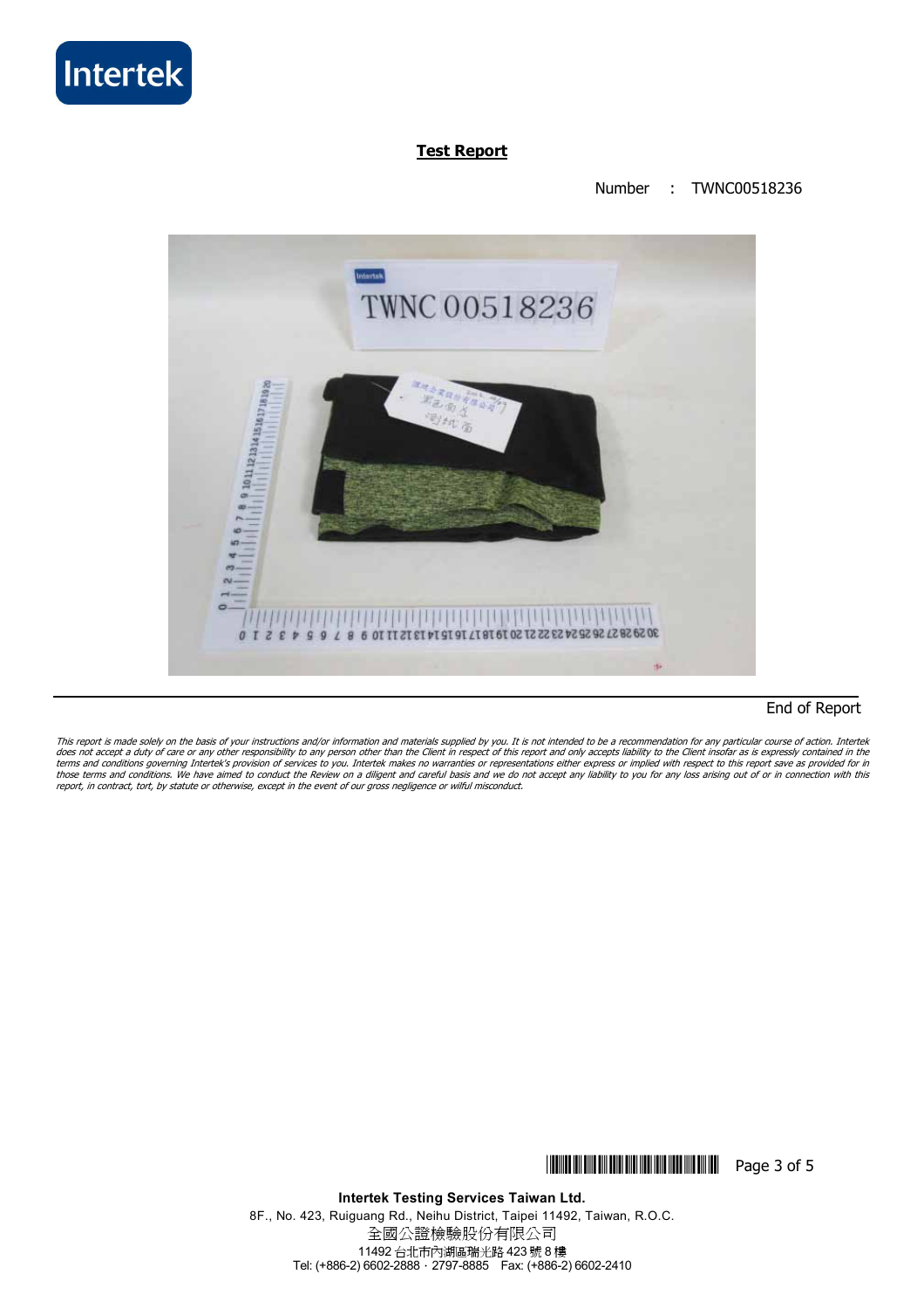

### Number : TWNC00518236

#### **TERMS AND CONDITIONS OF BUSINESS**

- Intertek Testing Services Taiwan Ltd. (hereinafter "the Company") agrees to provide its services in accordance with and subject to the terms and conditions herein  $\mathbf{1}$ contained (hereinafter "the Conditions"). The Conditions may only be modified by a variation expressed in writing and signed on behalf of the Company by a director and no other action on the part of the Company or its employees or agents shall be construed as an acceptance of any other terms and conditions
- The Company acts for the person or body from whom the request to provide its services has originated (hereinafter "the Principal"). No other party is entitled to give<br>instructions to the Company unless agreed by the Compan  $\overline{2}$
- All rights (including but not limited to copyright) in any test reports, surveys, certificates of inspection or other material produced by the Company in the course of 3 examples (including but not infined to copyright) in any lest reports, surveys, centificates of inspection or other material produced by the Company in the course of providing its services of providing its service of maker
- $\overline{A}$  $41$ exercised
	- 4.2 The liability of the Company in respect of any claims for loss, damage or expense of whatsoever nature and howsoever arising in respect of any breach of contract and/or any failure to exercise due skill and care by the Com diams provided however that the Company shall have no liability in respect of any claims for indirect or consequential loss including loss of profit and/or loss of future business and/or loss of production and/or cancellation of contracts entered into by the Principal.
	- The Company shall not in any event be liable for any loss or damage caused by delay in performance or non-performance of any of its services where the same is occasioned by any cause whatsoever that is beyond the Company's  $A, 2$ employees or those of any other person), difficulties in obtaining workmen or materials, breakdown of machinery, fire or accident. Should any such event occur the Company may cancel or suspend any contract for the provision of services without incurring any liability whatsoever.
	- The Company will not be liable to the Principal for any loss or damage whatsoever sustained by the Principal as a result of any failure by the Company to comply with any time estimate given by the Company to comply with an  $44$
	- $45$ The Principal acknowledges that samples may be damaged or destroyed in the course of testing carried out by the Company or any of the Company's agent or subcontractor as part of the necessary testing process and the Company shall not in any event be liable for any loss or damage arising from the damage or
	- destruction of the samples subject to testing.<br>In the event that the Principal requests for the return of the samples, the Company shall not be responsible for any re-packaging of the samples prior to such return and the C 4 R Principal for the purpose of this Clause 4.6.
	- Subject to the Principal's instructions as accepted by the Company, the test reports, surveys, certificates of inspection or other material produced by the Company shall contain statements of opinion made with due care wit  $-51$
	- For pre-shipment inspection or survey of goods, the Company's inspector shall perform the inspection or survey when goods are 100% completed, packed 52
	- For pre-simplified in the settion of survey of guous, the Company and the Principal. Goods for inspection or survey when guous are 100% completed, packed<br>Company's inspection and inspection or survey shall, subject to Cond 53
	- Support the previous of the company of the image of samples contain the Company's specific opinion on those samples only but do not express any opinion upon the bulk from which the samples were drawn. If an opinion on the 5.4 testing and reporting upon the samples actually drawn from the bulk and inspected, tested and surveyed by the Company and any inference to be drawn from the results of such inspection or survey or testing shall be entirely in the discretion and at the sole and exclusive responsibility of the Principal
- 6 The Company shall be entitled at its discretion to delegate the performance of the whole or any part of the services contracted for with the Principal to any agent or subcontractor
- $\overline{7}$ Every officer, employee, agent or subcontractor of the Company shall have the benefit of the limitations of liability and the indemnities contained in the General Conditions. So far as relates to such limitations and indemnities, any contract entered into by the Company is entered into not only on its own behalf but also as
- Superior and trustee for every such person as aforesaid.<br>If the requirements of the Principal necessitate the analysis of samples by the Principal or by any third party the Company will pass on the results of the analysis 8
- The Principal will: g

 $\overline{5}$ 

- $9.1$ ensure that instructions to the Company are given in due time and are accompanied by sufficient information to enable the required services to be performed effectively:
- accept that documents reflecting arrangements or agreements made between the Principal and any third party, or third party documents such as copies of  $9.2$ contracts of sale, letters of credit, bills of lading, etc. are -if received by the Company considered to be for information only, without extending or restricting the services to be provided or obligations accepted by the Company.
- procure all necessary access for the Company's representatives to enable the required services to be performed effectively. 9.3
- supply, if required, any special equipment and personnel necessary for the performance of the required services.<br>ensure that all necessary measures are taken for safety and security of working conditions, sites and install  $94$  $9.5$
- services:

# 

#### Intertek Testing Services Taiwan Ltd.

8F., No. 423, Ruiguang Rd., Neihu District, Taipei 11492, Taiwan, R.O.C. 全國公證檢驗股份有限公司

11492 台北市內湖區瑞光路 423號 8樓 Tel: (+886-2) 6602-2888 · 2797-8885 Fax: (+886-2) 6602-2410